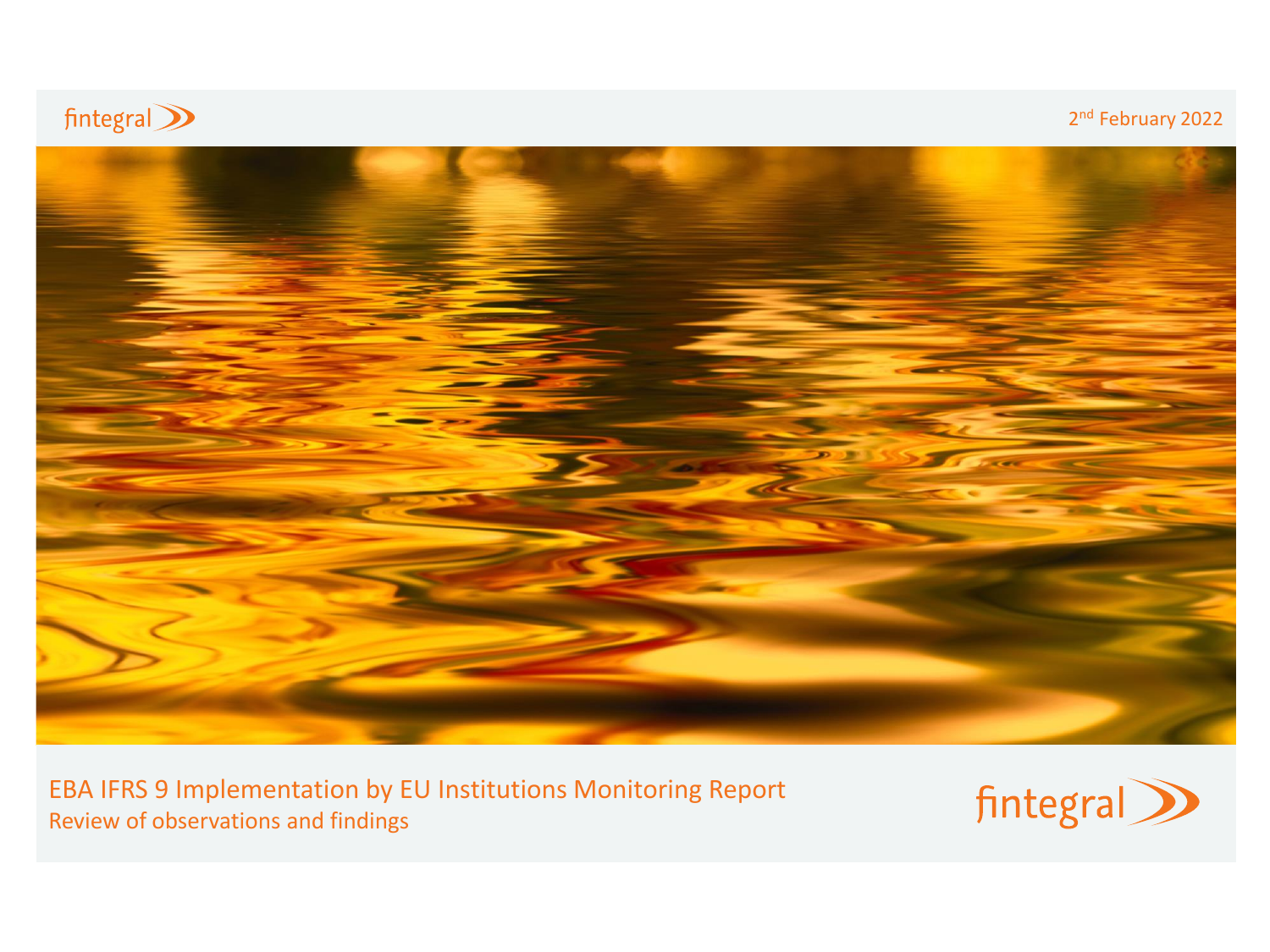## IFRS 9 implementation by EU Institutions Monitoring Report

## Key findings

In its latest IFRS 9 monitoring report<sup>1</sup>, the European Banking Authority (EBA) outlined significant efforts have been made by institutions in the implementation of IFRS 9, especially amidst a global pandemic. However, a wide variety of accounting practices have been observed, driven by the inherent flexible nature of the standard and limited experience to date. More can be done.



The significant increase in credit risk (SICR) assessment remains one of the largest challenges facing firms. Further scrutiny from supervisors is warranted to ensure a timely assessment of SICR.

- Most institutions use a combination of relative and absolute probability of default (PD) thresholds when approaching the SICR assessment. However, firms using a single absolute threshold are not considered to be compliant with the IFRS 9 standard.
- Both the EBA and the Bank of England<sup>2</sup> encourage firms to make greater use of collective assessments to help identify emerging portfolio risks, in particular during economic crises with similar characteristics as COVID-19, where some relative information at individual level is unlikely to be available.
- In the EBA's findings, only one-third of firms were using collective assessments when determining SICR.
- The calibration of SICR thresholds need to be supported with sound evidence that the thresholds do not lead to a delay in Stage 2 transfers.



The incorporation of forward looking information varied significantly across banks in the EBA's sample, reinforcing the need for greater supervisory involvement. Key points include:

- Despite changes to the economic scenarios during COVID-19, the IFRS 9 12-month PDs are significantly driven by assumptions underlying the base case, raising concerns on the limited degree of the impact from the non-linearity in the scenarios. For example, a 100% weighting towards the downturn scenario, results in a surprisingly low c.20% increase in the final expected credit loss (ECL).
- Some firms attempted reducing the variability in the IFRS 9 estimates by smoothening the macroeconomic scenarios e.g. lagging the impacts of the scenarios. This led to more through-the-cycle (TTC) ECL estimates.
- Extremely long forecasting periods or approaches involving a long mean reversion could result in basing the ECL estimates on information not considered representative.
- Assumptions underlying the downward scenarios require reviewing to ensure they appropriately reflect risks of further deterioration and not include an overly optimistic recovery.



With COVID-19 pushing the IFRS 9 models beyond its boundaries, the increasing use of overlays and assumptions resulted in significant divergence in final ECLs.

- In the EBA's findings, 70% of firms did not rely on internal stress testing analysis to determine the overlays to be applied when measuring ECL, potentially causing inconsistencies in risk management practices.
- Despite introducing overlays at the ECL level, some firms experienced lower than expected rise in the 12-month IFRS 9 PD of c.10%, raising questions on whether the overlays can compensate for the despondent change in the PDs.
- The use of overlays will continue to be monitored. Firms should look to understand how they will capture the effects of the overlays into their ECL models and how long the overlays will be maintained for.
- Overlays need to have appropriate internal governance measures.
- With the absence of supervisory validation and high levels of judgement involved, it's crucial for competent authorities to improve their understanding of the IFRS 9 modelling practices and their implications.

<sup>2</sup> Letter to Chief Financial Officers of UK banks regarding thematic feedback from the 2020/2021 round of written auditor reporting – published by the Bank of England Prudential Regulation Authority dated 29<sup>th</sup> September

<sup>1</sup> IFRS 9 Implementation by EU Institutions Monitoring Report – EBA/Rep/2021/35 – published by the EBA dated 24th November 2021